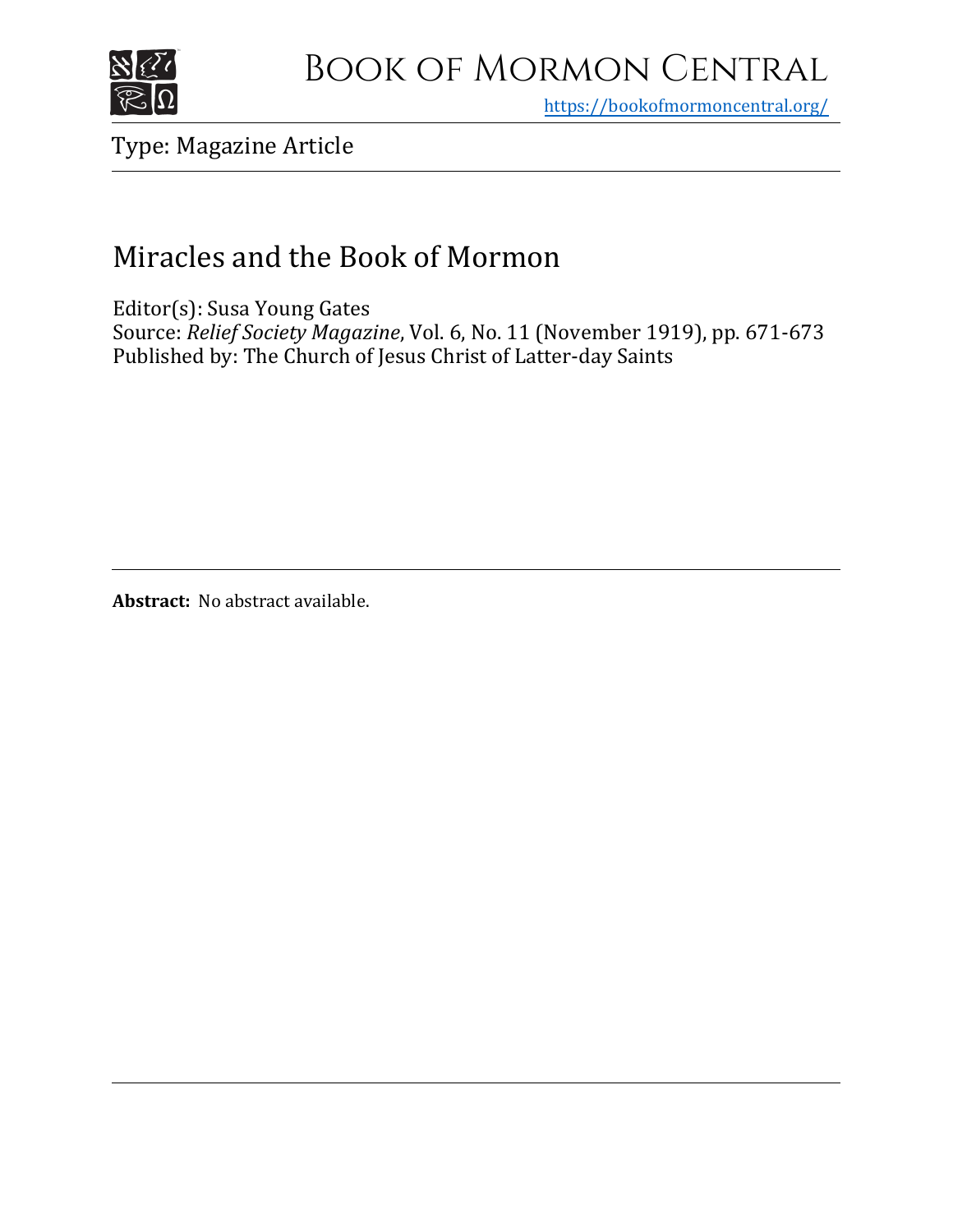## Guide Lessons.

## LESSON I. Theology and Testimony.

### FIRST WEEK IN DECEMBER.

### MIRACLES AND THE BOOK OF MORMON.

In IV Nephi we are told that thirty and eight years did pass away "and also the thirty and ninth and forty and first, and the forty and second: yea, even until forty and nine years had passed away, and also the fifty and first and the fifty and second: yea, and even until fifty and nine years had passed away.

And at that time we are told that "there were great and marvelous works wrought by the disciples of Jesus, insomuch that they did heal the sick and raise the dead, and cause the lame to walk, and the blind to receive sight, and all manner of miracles did they work among the children of men: and in nothing did they work miracles save it were in the name of Jesus."

To be sure the miracles wrought among the Nephites were similar to those wrought among the Jews, for their needs were similar.

They, too, had their blind, who received their sight, their lame who were made to walk, their sick who were suffering from innumerable bodily ills, all of whom were ministered to at various times by those bearing God's holy Priesthood.

Our attention, on more than one occasion has been arrested bv miracles performed in the Book of Mormon to the confounding of those who railed against God. Sherem and Korihor the anti-Christs being notable examples.

In fact, all the miracles in the Book of Mormon have been classified under three heads: the healing of the sick, (and in this class we have some instances of raising of the dead, as witness the case of Timothy stoned to death and raised by his brother Nephi), the deliverance of God's servants, and the punishment of the wicked, making three classes in all.

Miracles in the Book of Mormon come distinctly into the lime light towards the close of the history, when there was the sharpest possible cleavage between the Church of Christ and the churches of the devil, for the Book of Mormon tells us that "there was another church which denied the Christ; and they did persecute the true Church of Christ, because of their humility, and their belief in Christ; and they did despise them, because of the many miracles which were wrought among them. Therefore they did exercise power and authority over the disciples of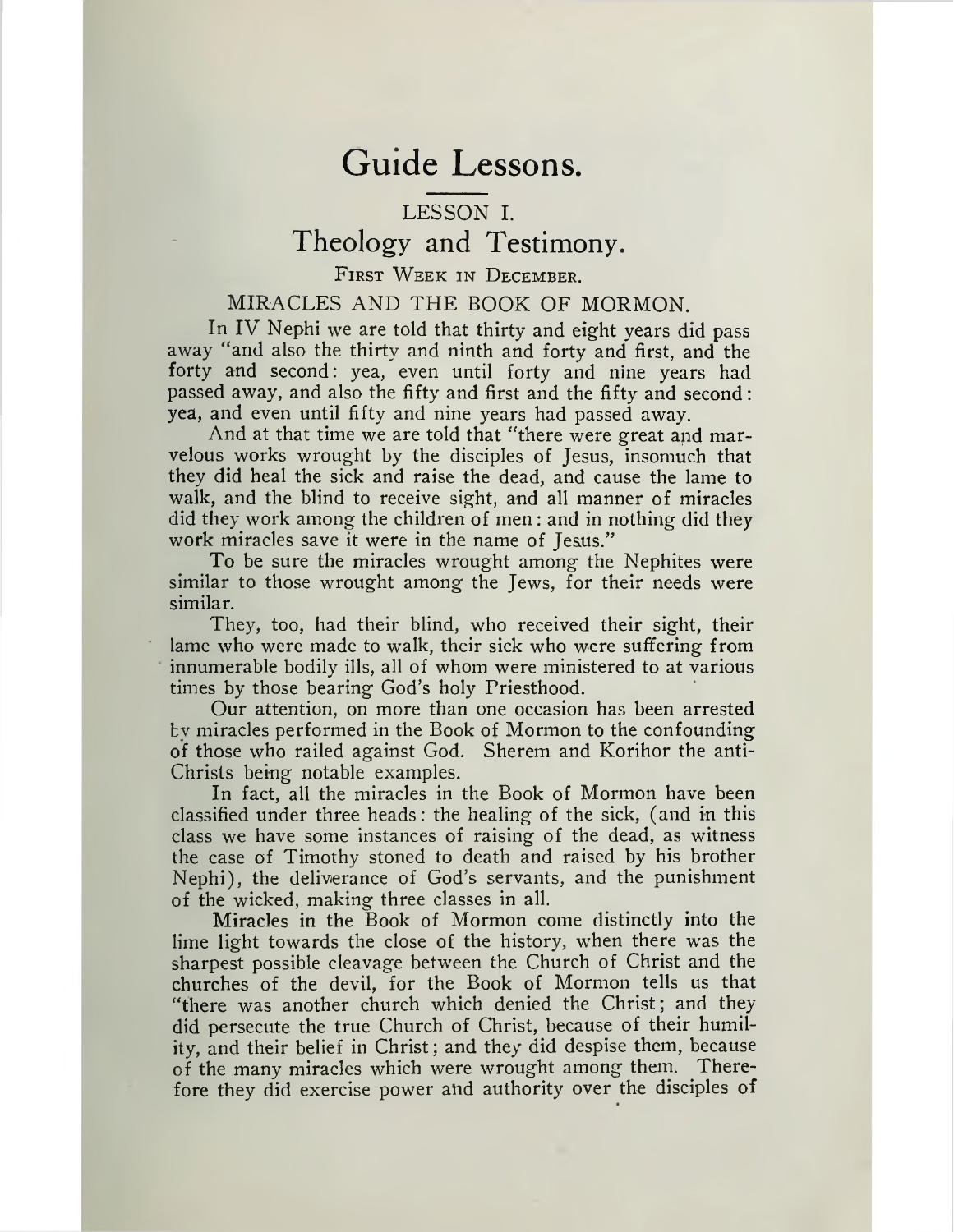Jesus who did tarry with them, and they did cast them into prison: but by the power of the word of God, which were in them, the prisons were rent in twain, and they went forth doing mighty miracles among them: nevertheless and notwithstanding all these miracles the people did harden their hearts, and did seek to kill them, even as the Jews at Jerusalem sought to kill Jesus, according to his word

"And they did cast them into furnaces of fire, and they came forth receiving no harm.

"And they also cast them into dens of wild beasts, and they did play with the wild beasts, even as a child with a lamb: and they did come forth from among them, receiving no harm.

"Nevertheless the people did harden their hearts, for they were led by many priests and false prophets to build up many churches and to do all manner of iniquity. And they did smite upon the people of Jesus; but the people of Jesus did not smite again, and thus they did dwindle in unbelief and wickedness from year to year, even until two hundred and thirty years had passed away."

Now here are miracles of a very unusual sort, for they had three among them whom' they could not put to death, three who had power to minister unto them in sickness and in dire distress of any sort.

Nothing could so testify to the wickedness of these people as the fact that they sought to kill these immoral beings who. wrought nothing except what was for their good and their salvaion here and in the great eternity before them.

The wickedness of these people has seldom been paralleled, and only surpassed in the case of the Jews who deliberately chose to crucify the Christ after all the mighty works he had wrought among them.

The lesson forces itself upon us, as we recite the horrors to which these Nephites were subjected, that the only effect virtue has upon the wicked is to incense them. There was nothing in the miracles wrought through Moses that brought salvation to the Egyptians: those miracles were wrought first for the children of Israel and, secondly, for the good of all those who believe in every generation, but they were the condemnation of the Egyptians.

So with the Nephites, time and time again, they sought to put to death these servants of the living God, these special witnesses of Christ. Surely they openly defied God, and showed that they loved darkness rather than light. But these holy men survived, and have survived to the blessing of mankind in all ages since the Christian Era.

When the story of their experinces are brought together, what a wonder tale it will be. Let your mind run over all the